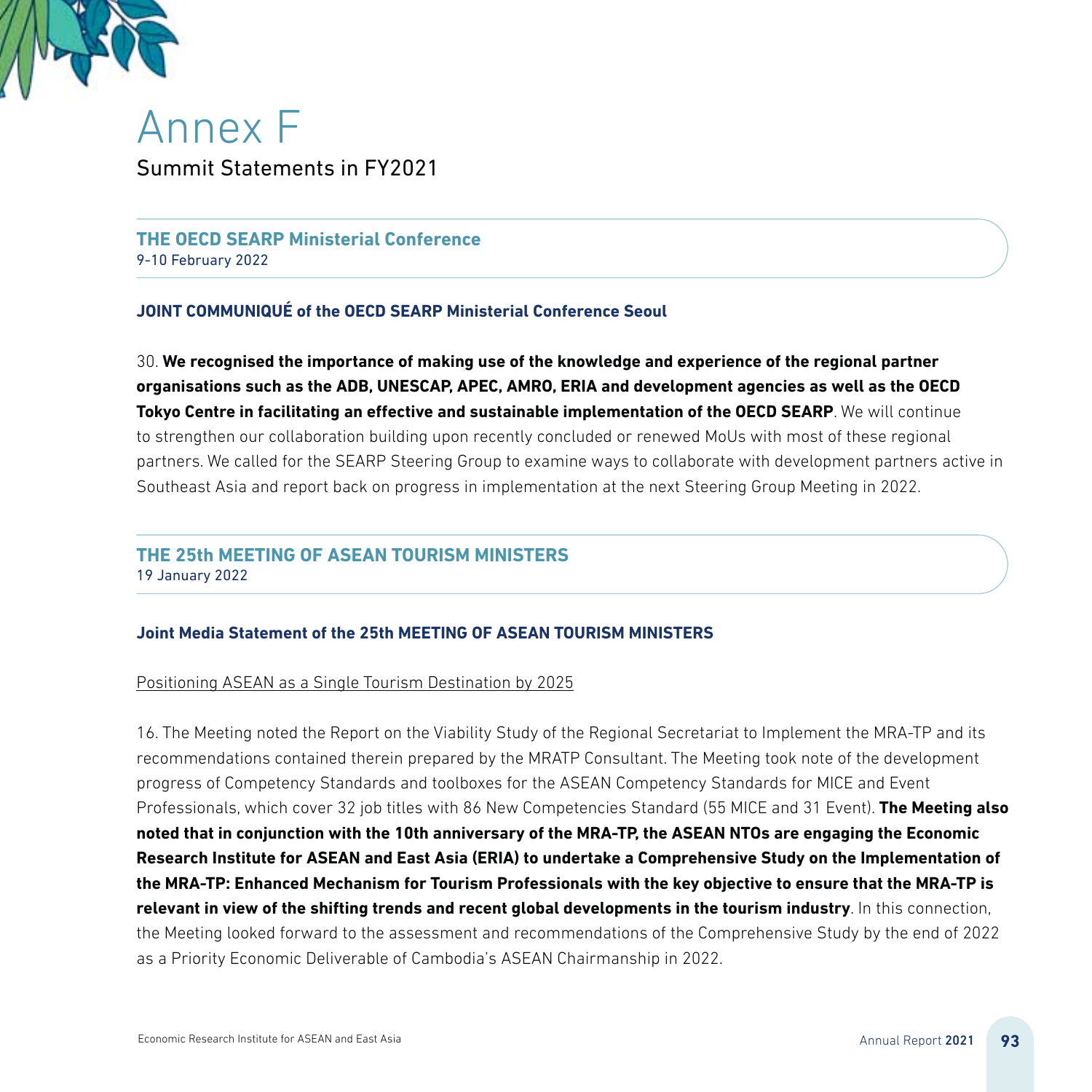#### Enhancing ASEAN Sustainable and Inclusive Tourism

20. **The Meeting commended the work towards the development of a study on sustainable tourism in ASEAN within the context of a post-pandemic recovery, through the support of ERIA**. The Meeting further noted that the Study provides a systematic approach towards the development of a framework and list of policy recommendations to promote sustainable tourism in the region. The framework is expected to fill the knowledge gap and raise awareness among ASEAN Member States to better understand the importance of sustainability in the tourism sector, particularly in implementing a common framework or approach. In this regard, the Meeting also welcomed the inclusion of the Framework on Sustainable Tourism Development in ASEAN in Post-COVID-19 Era as a Priority Economic Deliverable of Cambodia's ASEAN Chairmanship in 2022.

# **THE 16TH EAST ASIA SUMMIT**

27 October 2021

# **CHAIRMAN'S STATEMENT OF THE 16TH EAST ASIA SUMMIT**

#### Environment and Energy

8. We welcomed the productive outcomes of the 15th EAS Energy Ministers' Meeting hosted by Brunei Darussalam on 16 September 2021 via videoconference. We noted with satisfaction the implementation of concrete initiatives in working towards a sustainable energy future for the EAS region under the three work streams of the EAS Energy Cooperation Task Force (ECTF), namely, Energy Efficiency and Conservation, Biofuels FINAL 3 for Transport and Other Purposes, and Renewable and Alternative Power Generation. We looked forward to the initiatives contributing to energy transition in the EAS region on the promotion of innovative technologies and low carbon societies, including hydrogen, carbon recycling, and carbon capture, utilisation and storage (CCUS). We welcomed the successful convening of the New Energy Forum by China via videoconference and looked forward to the convening of the Clean Energy Forum by China scheduled this year. We noted that there is no single pathway to achieve a low carbon economy, but rather there are diverse paths for each country. We emphasised the need to explore a variety of options and utilise all fuels and technologies to ensure a secure and stable supply of energy for achieving economic growth.

**We appreciated the continued contributions of the Economic Research Institute for ASEAN and East Asia (ERIA) in implementing the EAS Mid-Term Energy Policy Research Roadmap 2019 - 2021 for the three EAS ECTF work streams. We welcomed the successful convening of the 4th East Asia Energy Forum (EAEF4) co-organised by ERIA and Brunei Darussalam on 13 September 2021 via videoconference that focused on the low carbon energy transition in the ASEAN region**. We looked forward for the convening of the 5th East Asia Summit Clean Energy Forum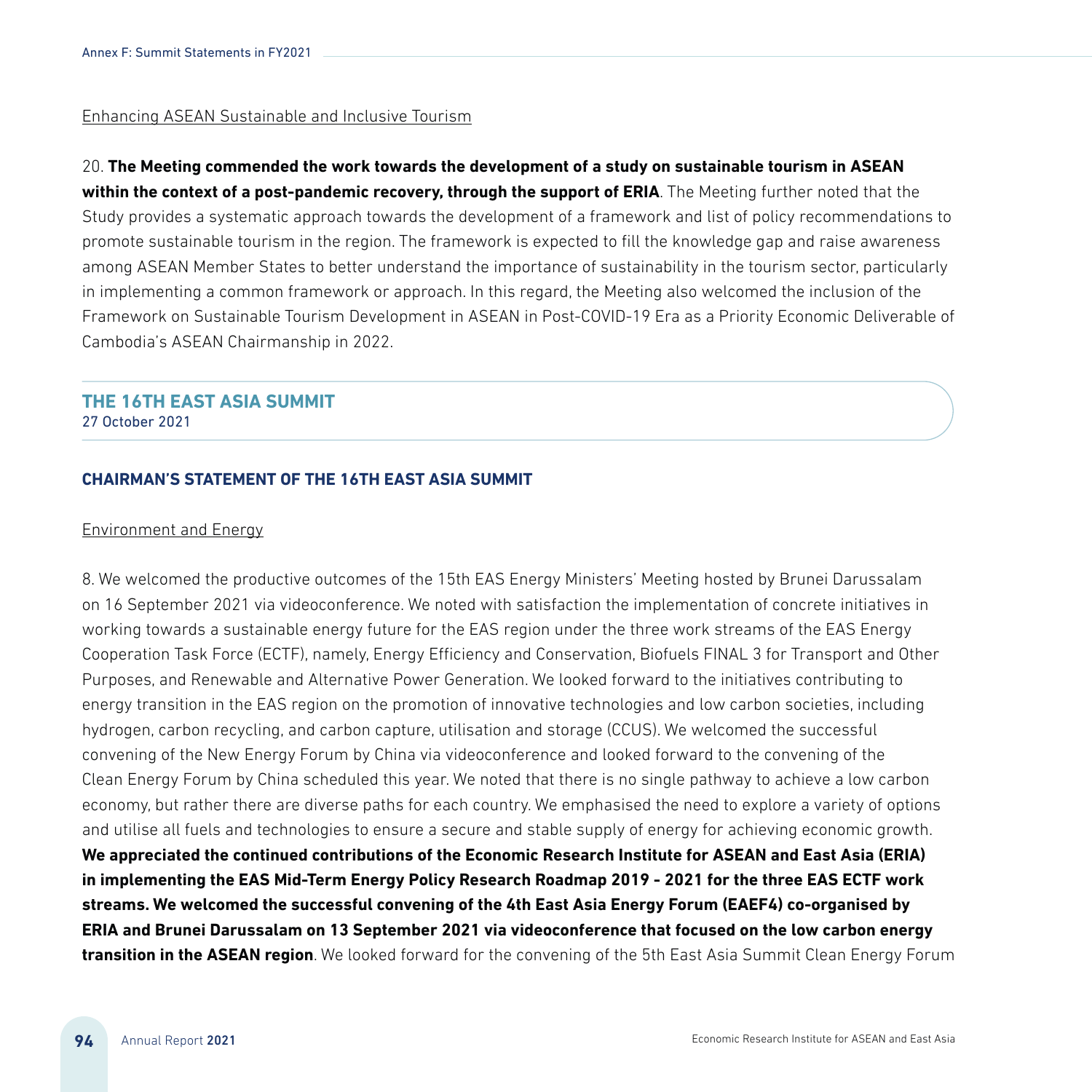to be held in Chengdu, China on 25 – 26 November 2021. **We also welcomed the successful convening of the 1 st Asia CCUS Network Forum co-hosted by ERIA and Japan on 22 – 23 June 2021 via videoconference, as well as the Asia Green Growth Partnership Ministerial Meeting hosted by Japan on 4 October 2021 via videoconference**. We further encouraged enhancing EAS energy cooperation in line with the ASEAN Plan of Action for Energy Cooperation (APAEC) Phase II: 2021-2025.

#### Economic Cooperation and Trade

23. **We commended ERIA for its continued research and analysis on key regional economic issues that support economic integration and digital economy in the region. We welcomed the report of the 14th ERIA Governing Board Meeting held on 12 October 2021, which highlighted the approaches and strategies that promote physical and digital connectivity that ASEAN and East Asia should pursue to establish the "new normal" in ensuring a strengthened and resilient economic environment in the region. We encouraged ERIA to continue providing for the Chair of the ASEAN Summit and the EAS its support and targeted high-quality research and actionable policy recommendations that highlight and address the ERIA's paper on "Supply Chain Resilience and Post-Pandemic Recovery in the East Asia Summit region" to EAS Economic Ministers**.

# **THE 24th ASEAN-JAPAN SUMMIT**  27 October 2021

#### **CHAIRMAN'S STATEMENT OF THE 24th ASEAN-JAPAN SUMMIT**

15. **…. We welcomed the support of the Economic Research Institute for ASEAN and East Asia (ERIA) in promoting our close economic partnership and Japan's contribution to the Institute.**

17. **We welcomed the successful convening of the ASEAN Connectivity Coordinating Committee (ACCC) Consultations with Dialogue Partners and Other External Partners on Connectivity and the 12th ASEAN Connectivity Symposium, with support from the ERIA, on 25 and 26 August 2021, respectively.**

22. **…. ASEAN expressed appreciation for Japan's continued support to combat marine plastic debris through the ASEAN Plus Three Marine Plastics Debris Cooperative Action Initiative, as well as the efforts of the Regional Knowledge Centre for Marine Plastic Debris at the ERIA. ….**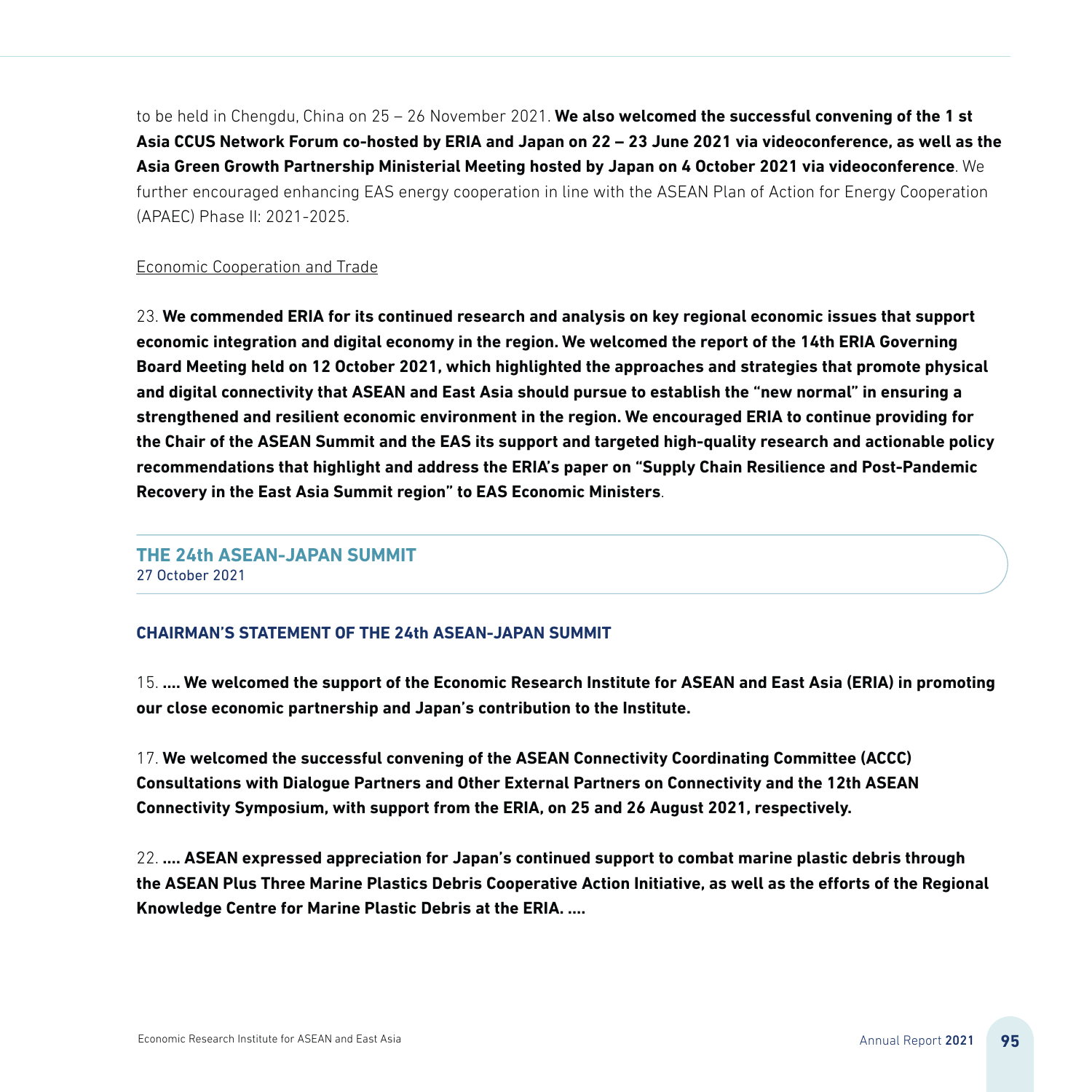## **THE 24TH ASEAN PLUS THREE SUMMIT**

27 October 2021

#### **CHAIRMAN'S STATEMENT OF THE 24TH ASEAN PLUS THREE SUMMIT**

21. **We noted the successful convening of the ASEAN Connectivity Coordinating Committee (ACCC) Consultations with Dialogue Partners and Other External Partners on Connectivity and the 12 th ASEAN Connectivity Symposium, with support from the Economic Research Institute for ASEAN and East Asia (ERIA), on 25 and 26 August 2021, respectively.**

27. **…. We welcomed in particular activities of the Regional Knowledge Centre for Marine Plastic Debris (RKC-MPD) of the Economic Research Institute for ASEAN and East Asia (ERIA) to address the marine plastic issue, as well as collective efforts towards the achievement of Sustainable Consumption and Production (SCP)**. We noted with appreciation the activities of the Private Sector FINAL 8 Platform by RKC-MPD to promote the collaboration between policymakers and business sectors to tackle the marine plastic issue.

# **THE TWENTIETH FIRST AMAF PLUS THREE** 27 October 2021

#### **JOINT PRESS STATEMENT**

9. **The Meeting expressed their appreciation to the Economic Research Institute for ASEAN and East Asia (ERIA) for their support and contribution in conducting the research projects on the utilization of digital technologies for food value chain resilience and the development of the cold chain in ASEAN, including the conduct of the knowledge sharing workshops. The Meeting also thanked ERIA for the support in formulating the ASEAN Guidelines on Promoting the Utilisation of Digital Technologies in the Food and Agriculture Sector and looked forward to the continued collaboration in other priority areas such as food systems and sustainable agriculture.**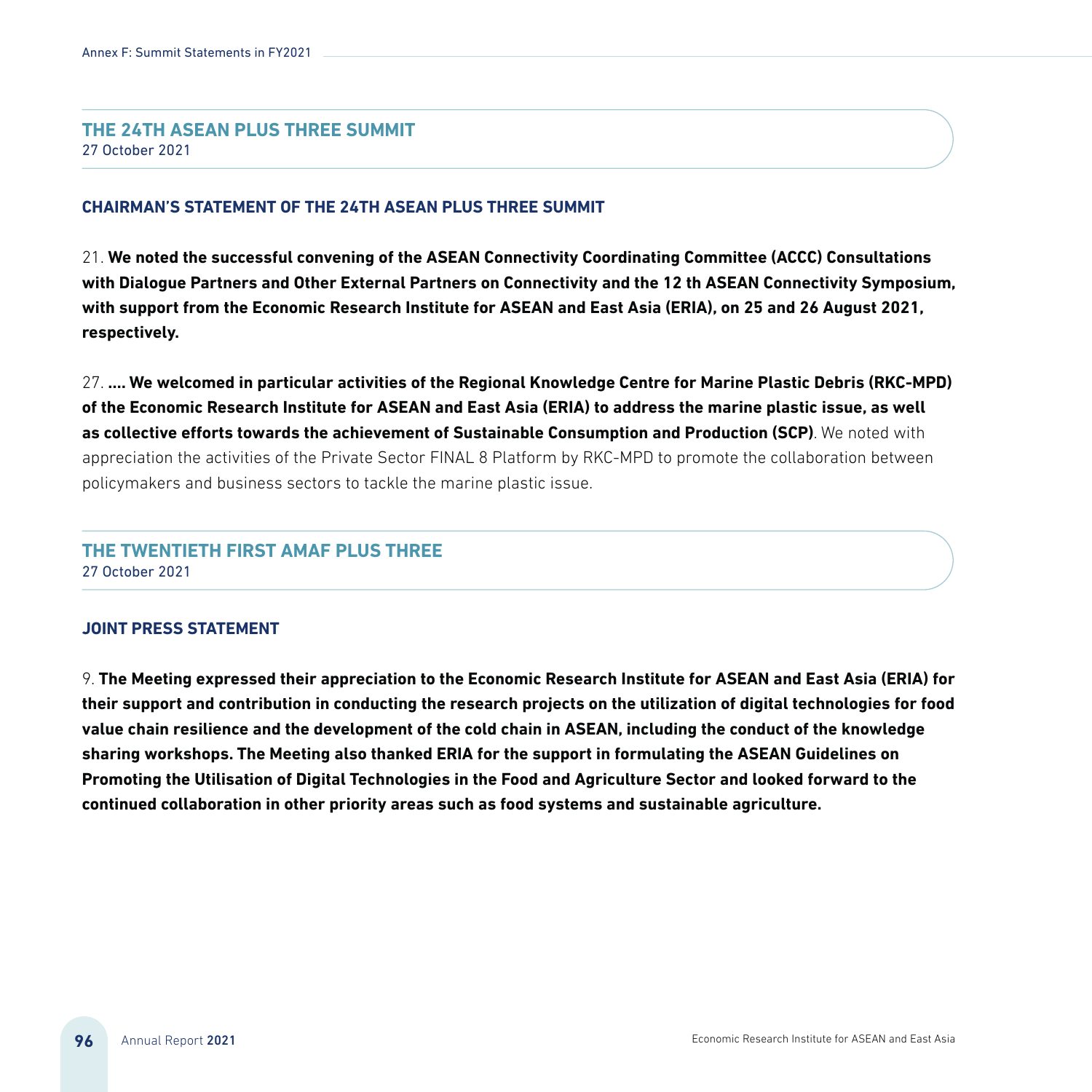# **THE FORTY-THIRD MEETING OF THE ASEAN MINISTERS ON AGRICULTURE AND FORESTRY** 27 October 2021

#### **JOINT PRESS STATEMENT**

10. The Meeting noted with satisfaction the endorsement of the ASEAN Guidelines on Promoting the Utilisation of Digital Technologies for ASEAN Food and Agricultural Sector that will equip the ASEAN with recommendations and implementation considerations for making an informed decision that will shape agriculture's digital transformation in the region. The Guidelines will outline conditions and actions needed to make use of digital technologies for agriculture and food system improvements, including interventions to facilitate digital technology uptake in the food and agricultural sectors. In this regard, the Meeting appreciated the support of the Economic Research Institute of ASEAN and East Asia in the preparation of the Guidelines.

# **THE 38TH AND 39TH ASEAN SUMMITS** 26 October 2021

## **CHAIRMAN'S STATEMENT OF THE 38TH AND 39TH ASEAN SUMMITS**

## **A. Global ASEAN**

66. We acknowledged the contribution of the Economic Research Institute for ASEAN and East Asia (ERIA) to ASEAN, in particular, its support to the development of Brunei Darussalam's two (2) PEDs, namely the Framework on Circular Economy for the AEC; and the NTM Toolkit in cooperation with UNCTAD. We also appreciated ERIA's assistance and support through research and studies that contribute to ASEAN's economic priorities, including but not limited to the upgrade of the ATIGA, addressing issues pertaining to the mobility of professionals in ASEAN Member States especially in relation to the 4IR, the follow-up work on the ASEAN Seamless Trade Facilitation Indicators - Trade Transactions Cost (ASTFI-TTC II), and supply chain resilience.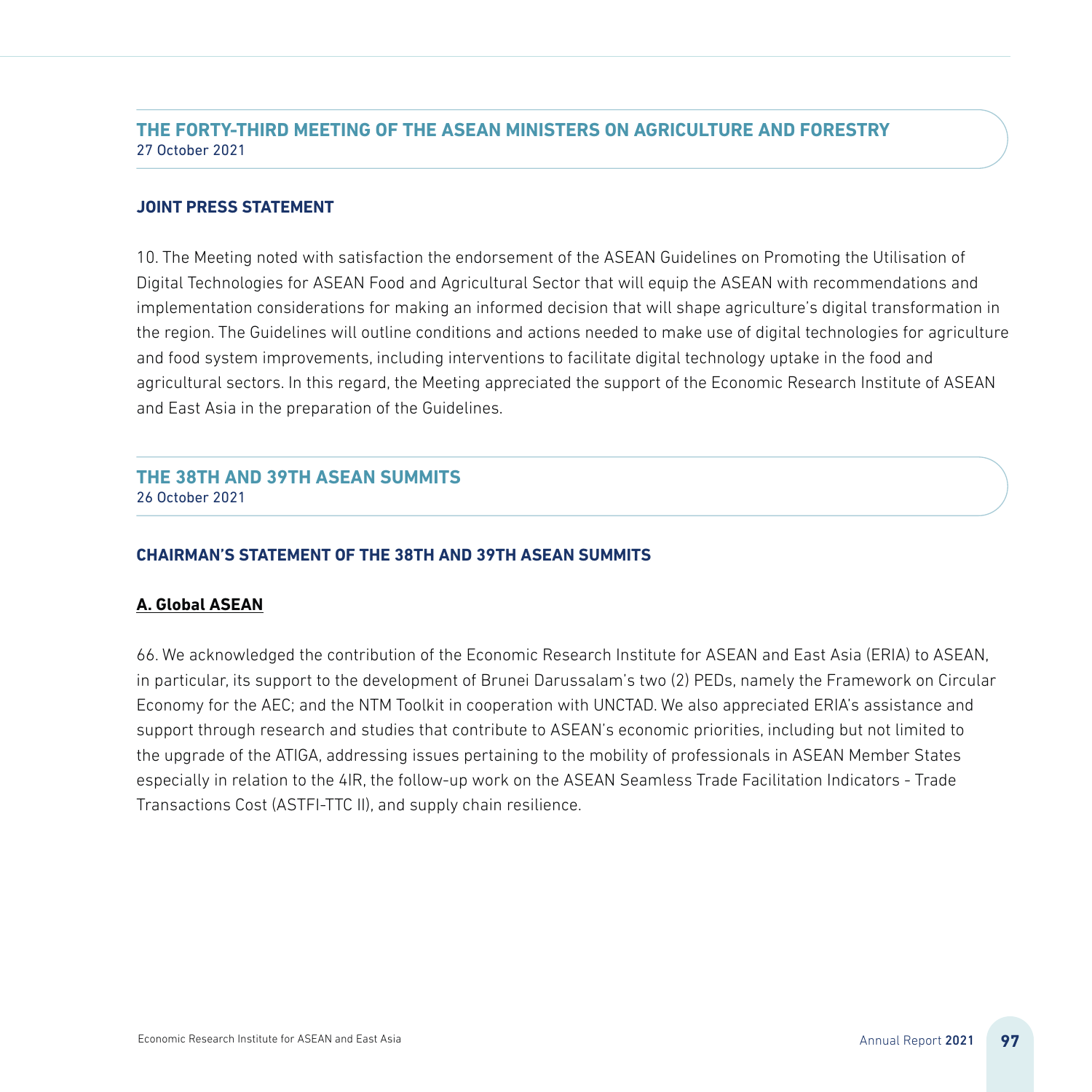# **Asia Green Growth Partnership Ministerial Meeting** 4 October 2021

#### **Chair's Summary**

#### Efforts for Energy Transitions in Asia

8. We noted the importance of supporting each country to proactively and timely chart its own pathway to sustainable energy transitions with social equity and inclusiveness at its centre, which reflects its national circumstances, its sustainable development path, and its commitments for the Paris Agreement, and the Sustainable Development Goals (SDGs). We emphasised the opportunities presented by such pathways to reduce inequality through inclusive energy access; create new jobs and employment opportunities, support economic growth and prosperity, and protect ecosystems by ensuring the sustainable use of resources. We also noted the importance of empowering people by ensuring gender equality and addressing the essential energy needs of vulnerable people including children, youth, local communities and other vulnerable populations.

In this regard, we acknowledged the collective efforts and contributions by several international organisations and welcomed the readiness of international organisations and research institutes such as the IEA and ERIA to share knowledge and provide support to each country in considering its own pathway for energy transitions.

# **THE 15th EAST ASIA SUMMIT ENERGY MINISTERS MEETING** 16 September 2021

#### **JOINT MINISTERIAL STATEMENT**

6. **On the 'Biofuels for Transport and Other Purposes' work stream, the Meeting looked forward to the results of the Joint Economic Research Institute for ASEAN and East Asia (ERIA) study on the Analysis of EAS Future Mobility Fuel Scenario considering the sustainable use of biofuels and other alternative vehicle fuels**. The Meeting noted that the consumer surveys underway in Thailand, Philippines, Malaysia, and Viet Nam are helping understand consumer awareness and attitudes towards renewable energy, including consumer willingness-to-pay for higher shares of renewable electricity supply. The Meeting looked forward to the results of similar surveys in Indonesia and follow-up analysis in Malaysia.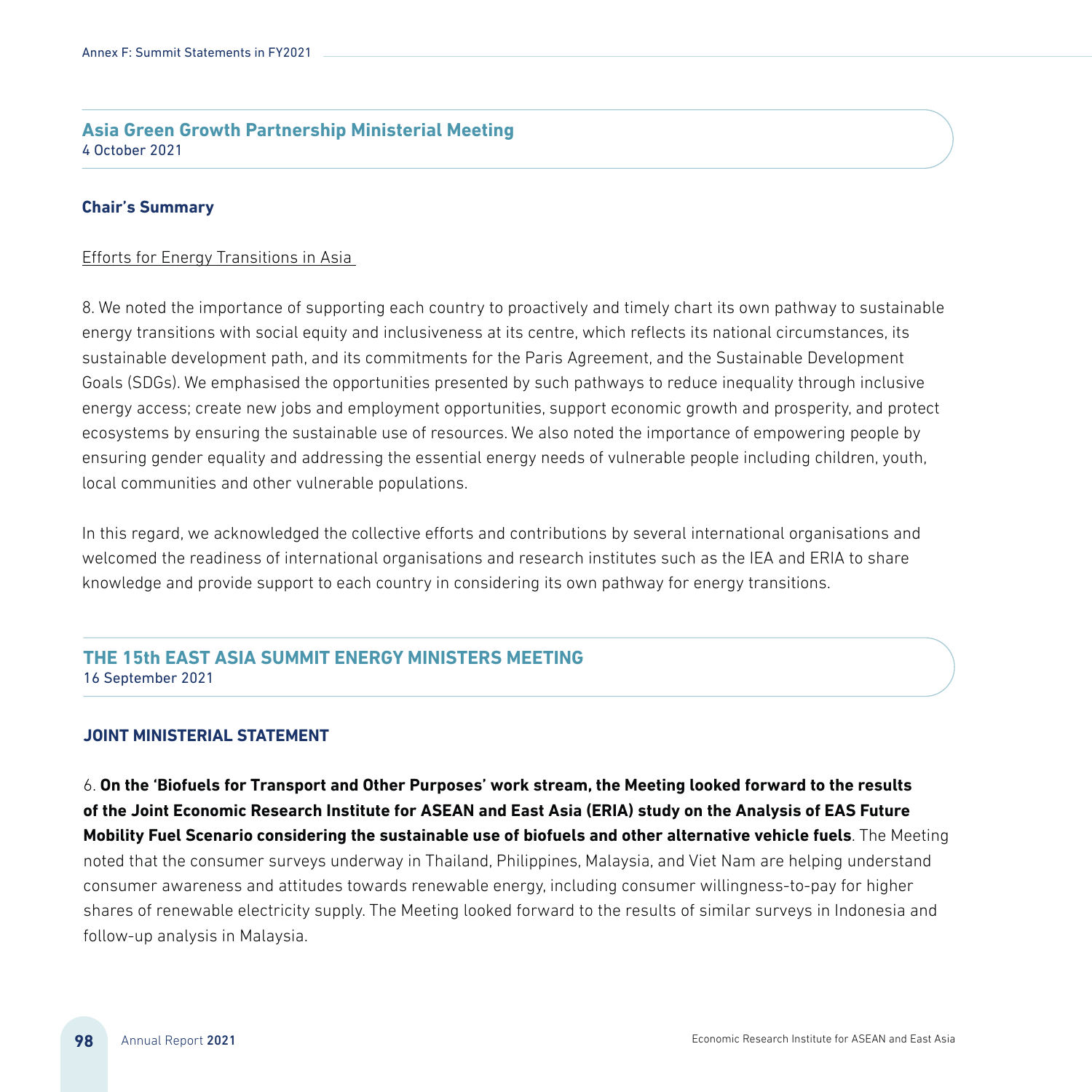11. On the promotion of innovative technologies and low carbon societies, the Meeting expressed appreciation to Japan for its continued advocacy on the development of hydrogen and mobility decarbonisation technologies. **Recognising the importance of promoting carbon capture, utilisation and storage (CCUS) and carbon recycling, the Meeting noted the successful launch of the Asia CCUS Network during the 1st CCUS Network Forum co-hosted by ERIA and METI-Japan last June 2021**. They looked forward to the capacity building activities, and case studies under this initiative.

12. **The Meeting noted the contributions of ERIA towards energy policy research activities in the EAS region through the implementation of the rolling 3-year Roadmap on EAS Mid-Term Energy Policy Research for 2019- 2021, including analyses on the impact of the pandemic on the EAS region and the updated EAS energy outlook, as well as the voluntary preliminary scenario building analyses on low carbon energy transition roadmaps conducted with the Institute of Energy Economics, of Japan (IEEJ)**.

The Meeting also welcomed the successful convening of the 4th East Asia Energy Forum (EAEF4) focusing on the low carbon energy transition in the ASEAN region on 13 September 2021 organised by ERIA and Brunei Darussalam and noted the "Brunei Reflections from the EAEF4".

# **THE NINTH EAS ECONOMIC MINISTERS' MEETING**

15 September 2021

## **JOINT MINISTERIAL STATEMENT**

8. **The Meeting commended Economic Research Institute for ASEAN and East Asia (ERIA) for its significant contribution, through the studies and research activities that support regional economic issues**. The Meeting noted ERIA's paper on "Supply Chain Resilience and Post-Pandemic Recovery in the East Asia Summit region". Reemphasizing the need for greater collaboration to deal with the adverse impact of the COVID-19 pandemic, the Meeting welcomed ERIA to continue supporting the EAS process through its research.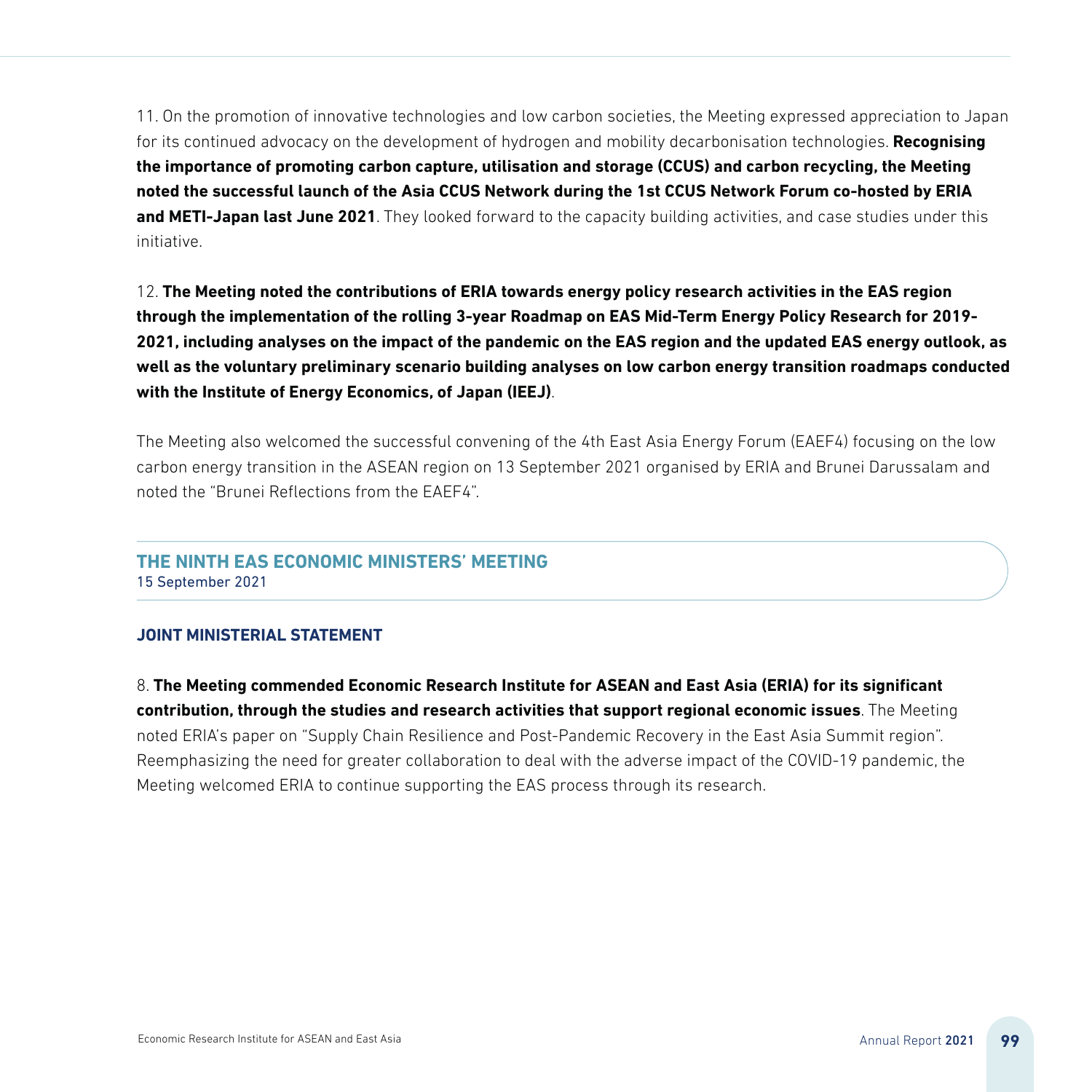#### **THE 27 AEM-METI CONSULTATIONS** 15 September 2021

#### **JOINT MINISTERIAL STATEMENT**

10. **The Meeting also acknowledged the contribution of Japan to the Economic Research Institute for ASEAN and East Asia (ERIA), which continued to support and contribute to ASEAN economic integration and AEC-building efforts.**

## **THE 53rd ASEAN ECONOMIC MINISTERS' (AEM) MEETING**  8-9 September 2021

#### **JOINT MINISTERIAL STATEMENT**

#### **We Care, We Prepare, We Prosper: Brunei Darussalam's Priority Economic Deliverables**

14. **The Meeting welcomed the development of the Framework for Circular Economy for the ASEAN Economic Community and acknowledged the efforts of the ASEAN Secretariat and the Economic Research Institute for ASEAN and East Asia (ERIA)**. The Framework will provide a clear understanding and prioritisation of work on circular economy in the AEC, taking into account related ongoing initiatives and existing mechanisms for cross-pillar and cross-sectoral coordination. The Meeting agreed on the importance of implementing this Framework to ensure that concrete benefits ADOPTED 5 are achieved. The Meeting noted that a Consultative Workshop on Circular Economy was held on 30 June 2021 to gather inputs from relevant ASEAN sectoral bodies, as well as the private sector. The Meeting recognised that the support of the sectoral bodies and broader stakeholders would be crucial in the implementation of the Framework.

#### **Trade Facilitation**

18. The Meeting commended the progress made in addressing the trade barrier effects of NTMs in the region; the establishment of the Independent NTM Panel/Rapporteurs as alternative mechanism to resolve NTM cases; strengthened notification procedures for draft NTMs; the progressive resolution of outstanding cases in the Matrix of Actual Cases (MAC) on NTMs/trade barriers; validating/ uploading NTMs onto the ASEAN Trade Repository/National